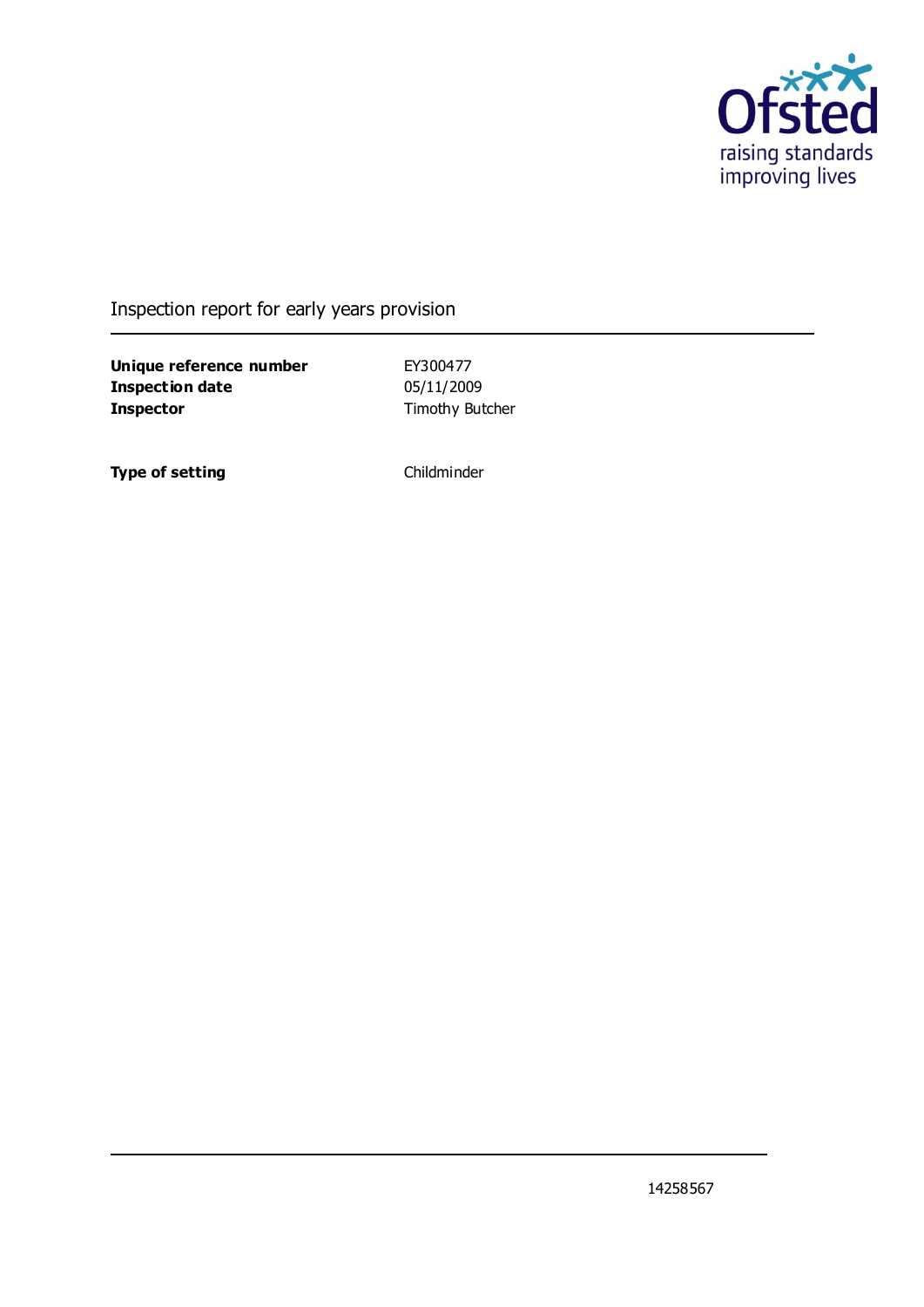The Office for Standards in Education, Children's Services and Skills (Ofsted) regulates and inspects to achieve excellence in the care of children and young people, and in education and skills for learners of all ages. It regulates and inspects childcare and children's social care, and inspects the Children and Family Court Advisory Support Service (Cafcass), schools, colleges, initial teacher training, work-based learning and skills training, adult and community learning, and education and training in prisons and other secure establishments. It rates council children's services, and inspects services for looked after children, safeguarding and child protection.

If you would like a copy of this document in a different format, such as large print or Braille, please telephone 08456 404040, or email enquiries@ofsted.gov.uk.

You may copy all or parts of this document for non-commercial educational purposes, as long as you give details of the source and date of publication and do not alter the information in any way.

Royal Exchange Buildings St Ann's Square Manchester M2 7LA

T: 08456 404040 Textphone: 0161 618 8524 E: enquiries@ofsted.gov.uk W: [www.ofsted.gov.uk](http://www.ofsted.gov.uk/)

© Crown copyright 2009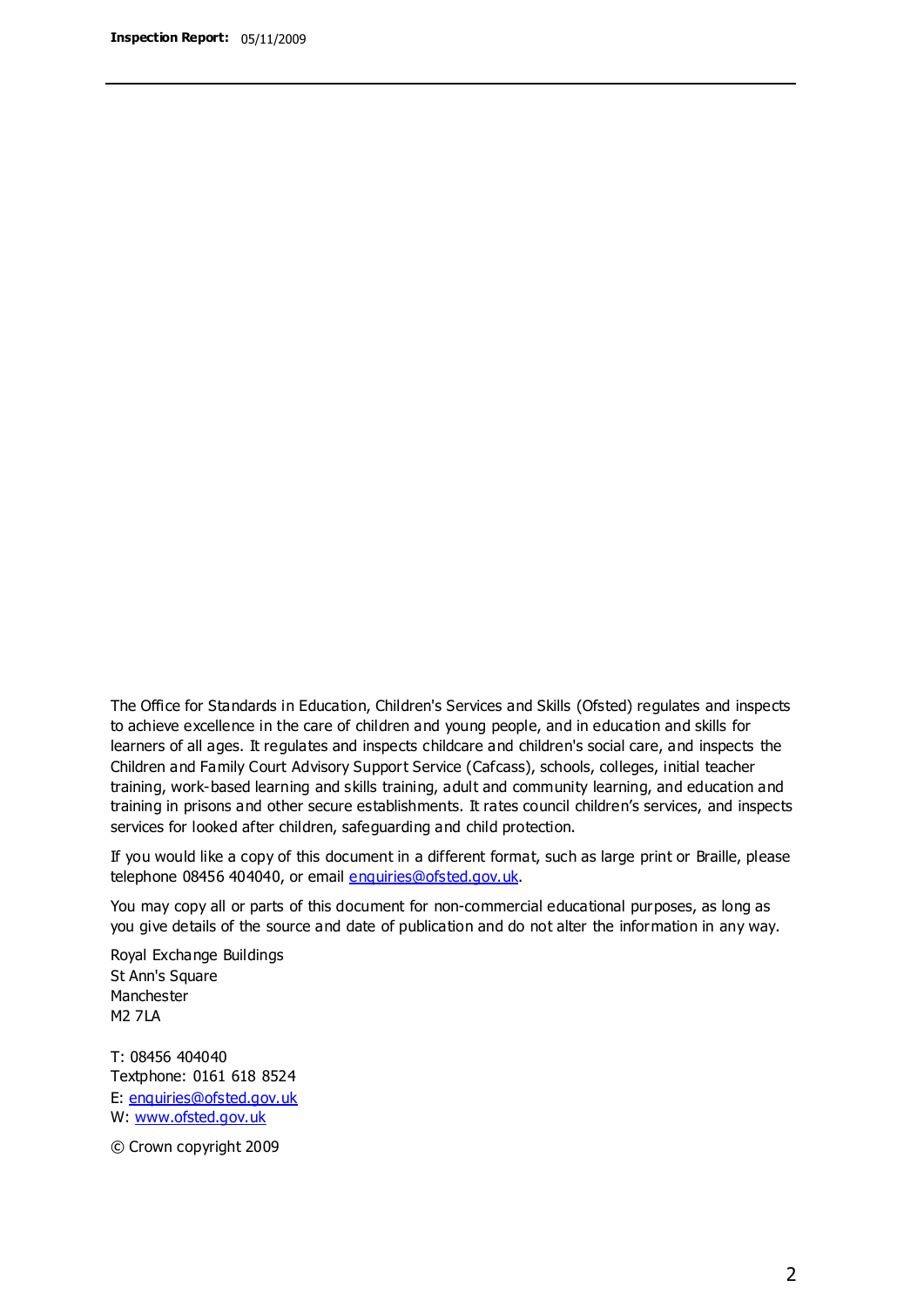### **Introduction**

This inspection was carried out by Ofsted under Sections 49 and 50 of the Childcare Act 2006 on the quality and standards of the registered early years provision. 'Early years provision' refers to provision regulated by Ofsted for children from birth to 31 August following their fifth birthday (the early years age group). The registered person must ensure that this provision complies with the statutory framework for children's learning, development and welfare, known as the *Early* Years Foundation Stage.

The provider must provide a copy of this report to all parents with children at the setting where reasonably practicable. The provider must provide a copy of the report to any other person who asks for one, but may charge a fee for this service (The Childcare (Inspection) Regulations 2008 regulations 9 and 10).

The setting also makes provision for children older than the early years age group which is registered on the voluntary and/or compulsory part(s) of the Childcare Register. This report does not include an evaluation of that provision, but a comment about compliance with the requirements of the Childcare Register is included in Annex B.

Please see our website for more information about each childcare provider. We publish inspection reports, conditions of registration and details of complaints we receive where we or the provider take action to meet the requirements of registration.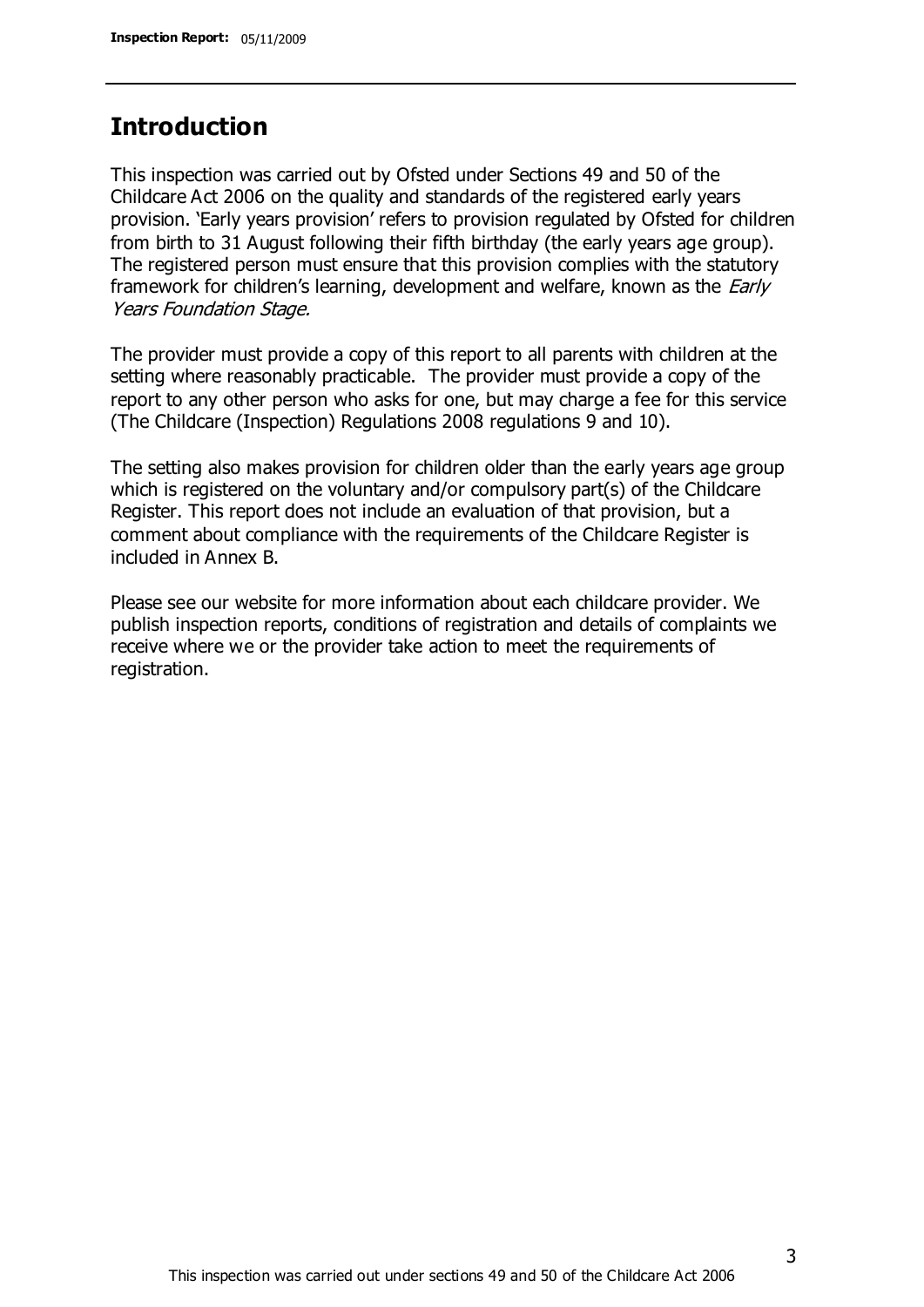## **Description of the childminding**

The childminder was registered in 2004. She lives with her husband and child aged 11 in Portishead, North Somerset. The whole of the premises are used for childminding purposes. There is a fully enclosed garden for outside play. The childminder is registered on the Early Years Register and both parts of the Childcare Register. The childminder is registered to care for a maximum of six children under eight years at any one time, of these, three may be within the early years age range and of these, one may be under one year. The childminder is currently minding five children under eight, of these four are within the early years age range; four of whom attend on a part-time basis.

The childminder takes and collects children from local schools and has use of a car. She attends local toddler groups and takes children to local parks and library. The childminder holds a Level 3 Early Years qualification. The childminder also cares for children over eight years.

### **The overall effectiveness of the early years provision**

Overall the quality of the provision is good.

Children thoroughly enjoy their time with the childminder and good progress in their learning and development. The childminder now has a very good understanding of the Early Years Foundation Stage and of how children learn. This has yet to fully filter through to lead to even better outcomes for children. She has an excellent understanding of safeguarding issues. The provider sets clear targets for development of the provision and this leads to strong and continuous improvement.

## **What steps need to be taken to improve provision further?**

To further improve the early years provision the registered person should:

- further develop the assessment process to measure the rate of children's progress
- plan an environment that is rich in signs, symbols, notices, numbers, words and natural resources for children to explore.

## **The effectiveness of leadership and management of the early years provision**

The childminder has an excellent awareness of how to protect children and successfully promotes all other aspects of their safety. She undertakes comprehensive assessments of risk and ensures that children have a very safe environment in which to play. The childminder is exceptionally well organised and her written policies and procedures support the safe and smooth running of the setting. Parents have electronic copies of these. Fire drills are regularly carried out,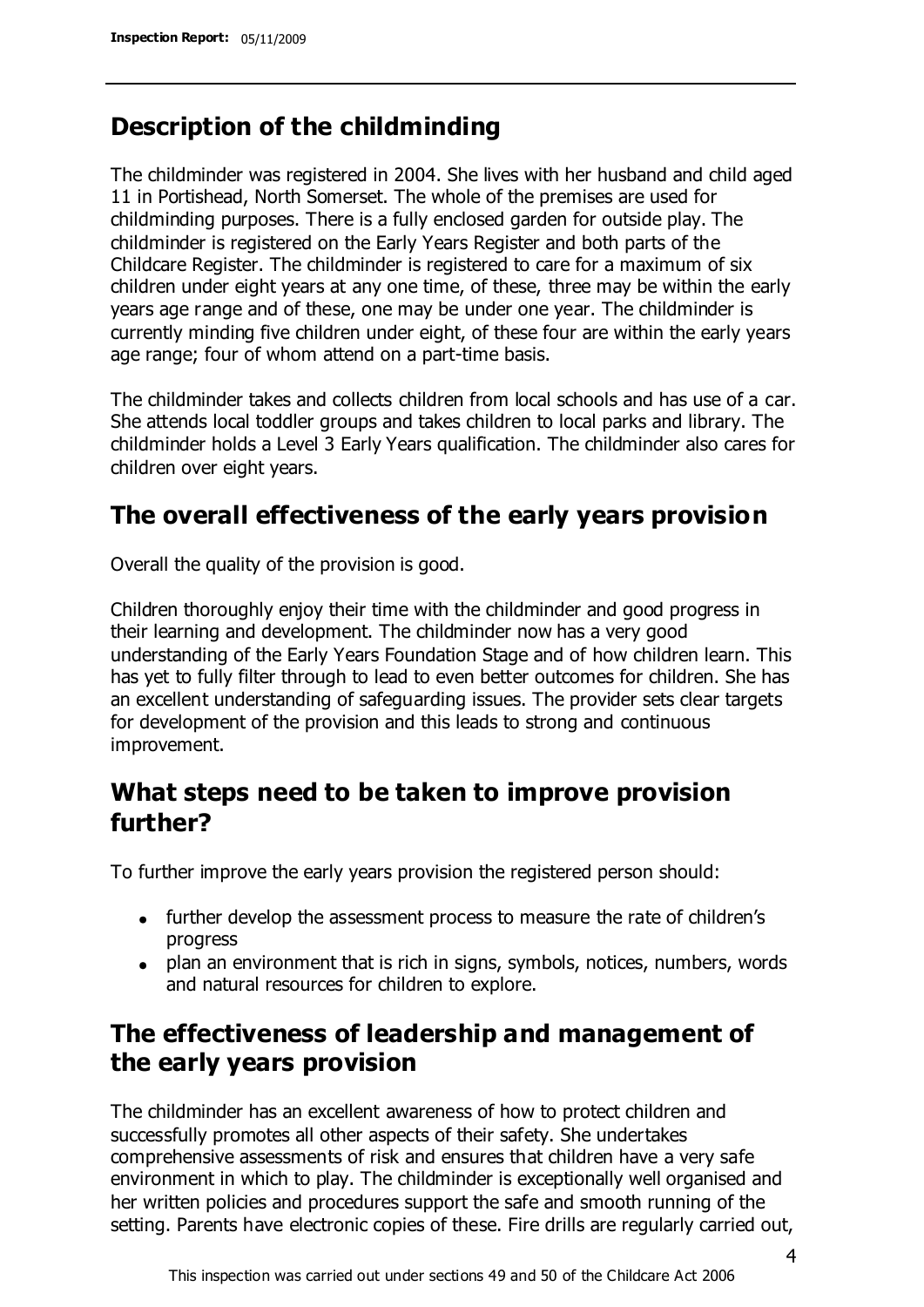comprehensively recorded and made popular with children.

A particular strength of the setting is the excellent partnerships with parents that are established. Information about children's starting points are comprehensively gained. Parents are kept fully informed about all aspects of the provision this includes through discussion, daily diaries, learning profiles, text messages and photographs. Parent report exceptionally positively about the childminder and the care she provides. The childminder has established good partnerships with some other settings who also provide care to the children that she minds.

The learning environment is made attractive to children. The good range of resources are used well to achieve the desired outcomes in their learning and development; several of which reflect diversity, such as books and small world figures. However, children would benefit further from a better balance of natural and manufactured toy resource materials. The childminder adequately promotes equality and diversity as levels of engagement with parents are well established and this results in a very good knowledge of each child's background and needs.

The childminder shows high levels of commitment to developing her practice. The childminder comprehensively evaluates her practice and this results in clear action planning for the future. For example, she has successfully completed the Level 3 training in Early Years. She plans to further develop her documentation to track and record children's progress and to develop a questionnaire for parents.

## **The quality and standards of the early years provision and outcomes for children**

The childminder provides a good range of activities and play opportunities to meet all children's general developmental needs across each area of learning. They thrive in the homely atmosphere and the welcoming learning environment. Freeflow activities both inside and outside enable children to exercise choice, to learn and to become active and inquisitive learners. They are well equipped with the skills they will need in order to secure future learning. The childminder has an excellent knowledge of child development. She now has a thorough knowledge of the Early Years Foundation Stage and this is beginning to have a positive influence on the outcomes for children. She uses her skills effectively to support children's learning, for example, she consistently asks open-ended questions of children to stimulate their communication and use of language for thinking. She leaves sentences unfinished for children to complete and is attentive to what children say. As a result children make good progress in their language skills, given their starting points and develop a thirst for learning through play. The childminder makes accurate observations of children and uses well-organised learning profiles to identify their next steps in learning. She plans and then provides the activities that will take them to their next steps in development. Information is shared with parents and they are encouraged to contribute through their own observations of children at home. The childminder routinely reviews children's progress and shares this with the parents each term, however, the rate of progress is less clearly identified.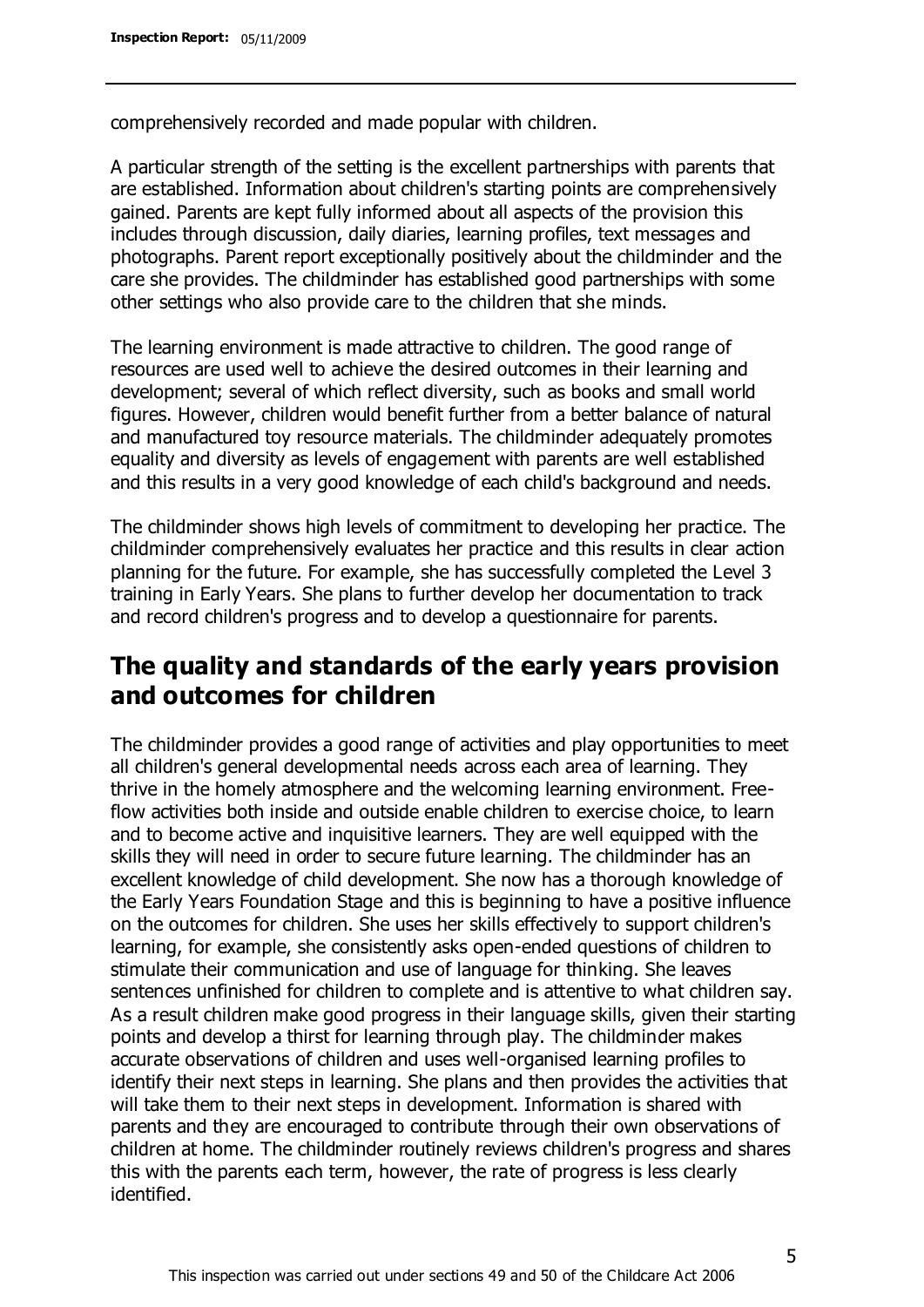Children strongly benefit from the high quality interactions with the childminder. They sit cosily together with her to have a story read and thoroughly enjoy the interactive experience as they point and contribute about the story and their own experiences, skilfully supported by her. They enthusiastically finish the story off with a nursery rhyme. They develop their creativity for example use their imaginations in role play to fix the door handle with builders tools. They have good opportunities to make marks and are asked to remember the shapes they previously created the day before. However, the environment is not particularly rich in print, signs and symbols for children to develop a stronger understanding of the different marks and letters that they make and see. They begin to gain some understanding of diversity and the wider world through the activities and the experiences they participate in.

Children's welfare is strongly promoted because the childminder has an excellent understanding of the individual needs of children because she has excellent communication with parents. Children enjoy the secure environment of the home because the childminder ensures they receive lots of reassurance, close physical contact and have their individual, dietary and personal needs closely met. Babies are helped to feel very safe and secure and they quickly form positive relationships with the childminder and older children are confident, have a strong sense of belonging and are happy and emotionally secure. Children are suitably supported to learn self-care skills and to become independent for example they put the boots on themselves to play outside. They begin to think about their own safety and that of others such as older children are asked to be aware of younger children and are sensitively guided to sit, not stand, on furniture. Children are very well behaved and respond well to the frequent praise and encouragement; and are provided with a very good role model. Children's health and well being is strongly promoted through sensible hygiene procedures within the home.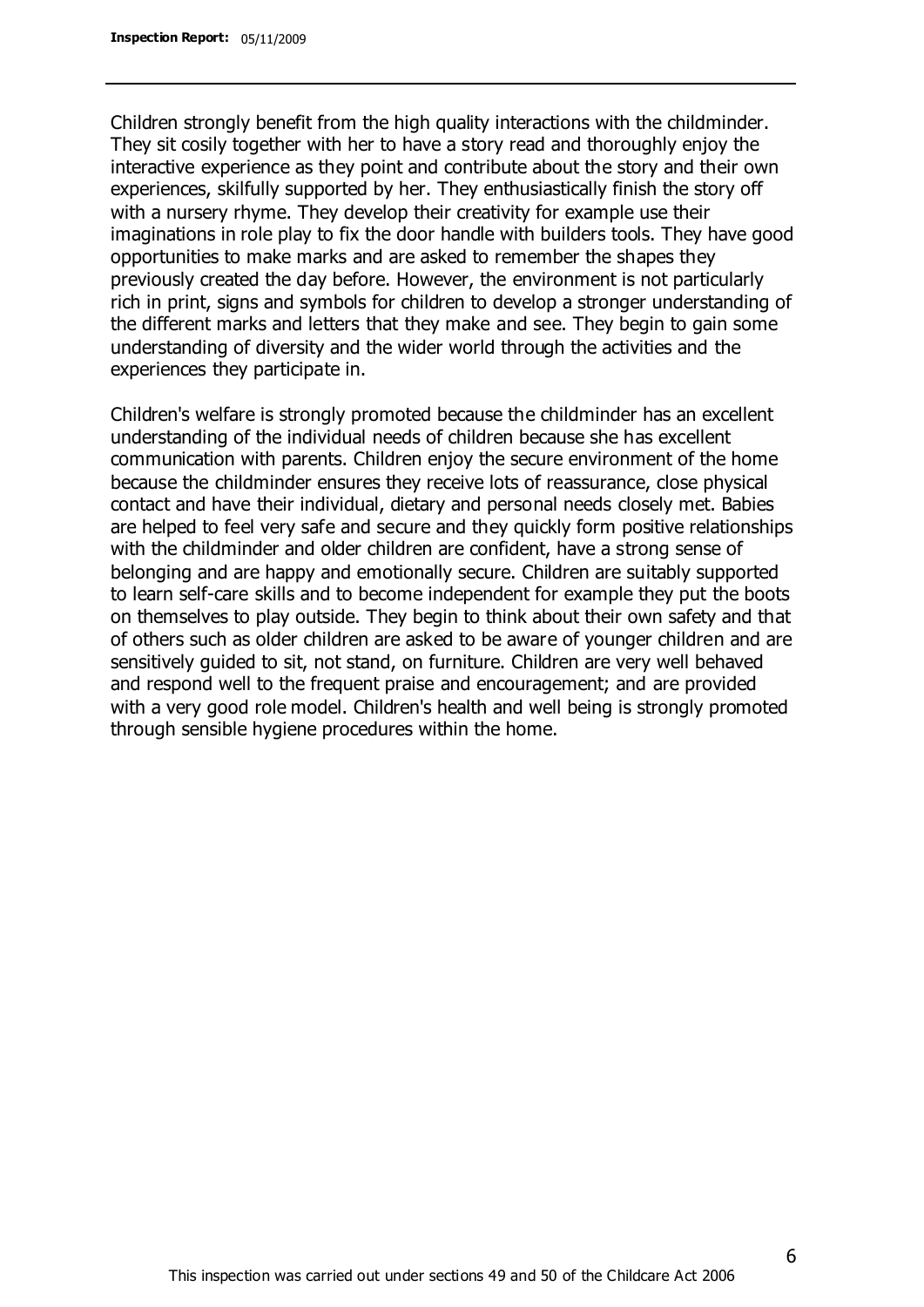## **Annex A: record of inspection judgements**

#### **The key inspection judgements and what they mean**

Grade 1 is Outstanding: this aspect of the provision is of exceptionally high quality Grade 2 is Good: this aspect of the provision is strong Grade 3 is Satisfactory: this aspect of the provision is sound Grade 4 is Inadequate: this aspect of the provision is not good enough

#### **The overall effectiveness of the early years provision**

| How well does the setting meet the needs of the<br>children in the Early Years Foundation Stage? |  |
|--------------------------------------------------------------------------------------------------|--|
| The capacity of the provision to maintain continuous                                             |  |
| improvement                                                                                      |  |

#### **The effectiveness of leadership and management of the early years provision**

| How effectively is the Early Years Foundation Stage led                                         |  |
|-------------------------------------------------------------------------------------------------|--|
| and managed?                                                                                    |  |
| The effectiveness of leadership and management in embedding<br>ambition and driving improvement |  |
| The effectiveness with which the setting deploys resources                                      |  |
| The effectiveness with which the setting promotes equality and                                  |  |
| diversity                                                                                       |  |
| The effectiveness of safeguarding                                                               |  |
| The effectiveness of the setting's self-evaluation, including the                               |  |
| steps taken to promote improvement                                                              |  |
| The effectiveness of partnerships                                                               |  |
| The effectiveness of the setting's engagement with parents and                                  |  |
| carers                                                                                          |  |

### **The quality of the provision in the Early Years Foundation Stage**

The quality of the provision in the Early Years Foundation Stage  $\vert$  2

### **Outcomes for children in the Early Years Foundation Stage**

| <b>Outcomes for children in the Early Years Foundation</b>    |  |
|---------------------------------------------------------------|--|
| <b>Stage</b>                                                  |  |
| The extent to which children achieve and enjoy their learning |  |
| The extent to which children feel safe                        |  |
| The extent to which children adopt healthy lifestyles         |  |
| The extent to which children make a positive contribution     |  |
| The extent to which children develop skills for the future    |  |

Any complaints about the inspection or report should be made following the procedures set out in the guidance available from Ofsted's website: www.ofsted.gov.uk